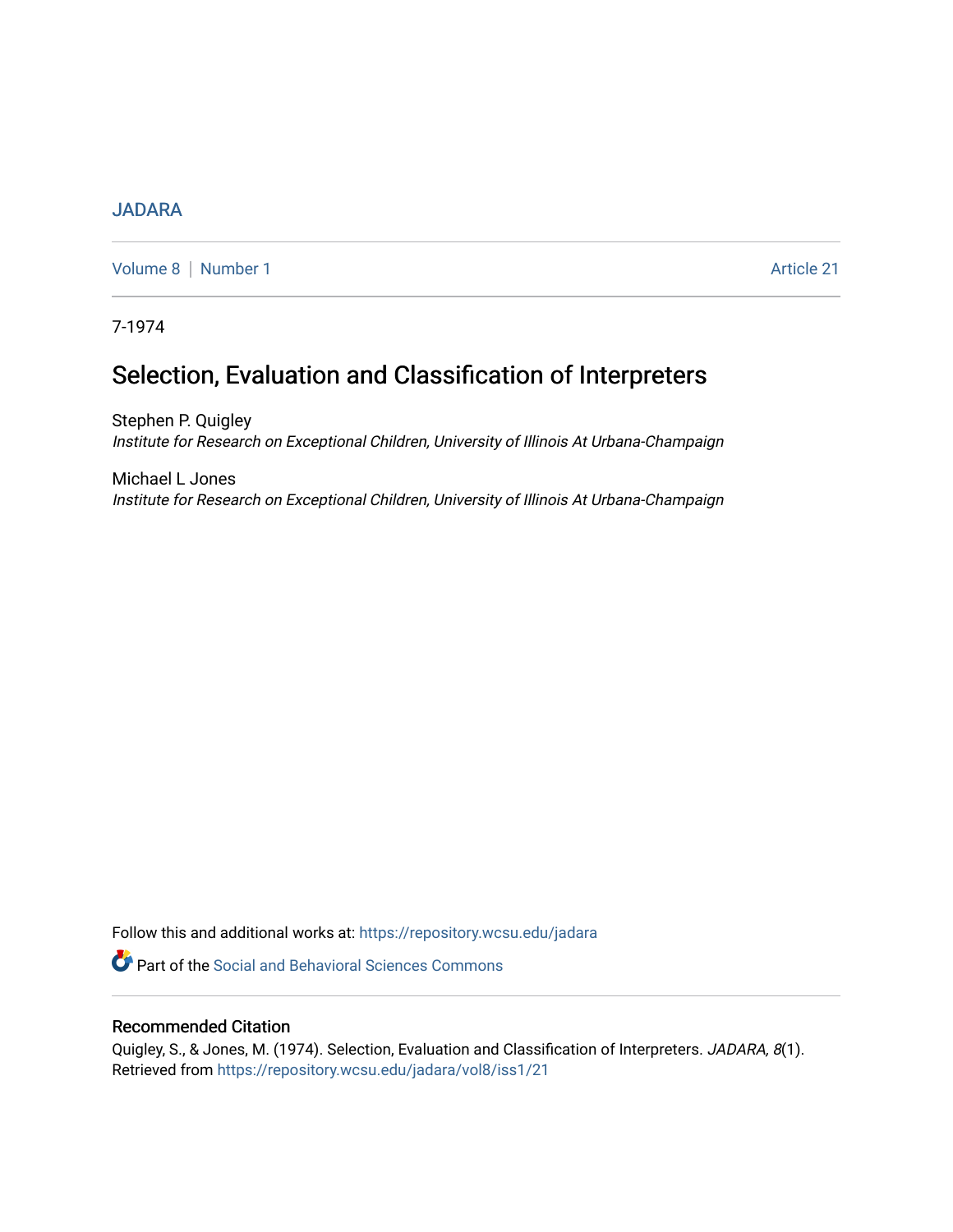## SELECTION, EVALUATION AND CLASSIFICATION OF INTERPRETERS

### MICHAEL L. JONES, STEPHEN P. QUIGLEY, institute for Research on Exceptional Children, University of Illinois at Urbana-Champaign

 $\ddot{\phantom{0}}$ 

There is a critical shortage of trained professionally qualified interpreters for deaf people. Depending upon which authority one reads, there are from 270,000 to 800,000 profoundly deaf individuals in the United States, and from 4.5 to 6.8 deaf children being born each year per 10,000 births. To serve this population, there are fewer than 1,000 self-selected interpreters for deaf people registered with the national Registry of Interpreters for the Deaf.

Many qualified workers with deaf people agree that: (1) interpreters for deaf people are needed in many situations if deaf persons are to benefit from the wide variety of services available to those with normal hearing; (2) interpreters are in extremely short supply, and among the known interpreters the range of competence varies widely; and (3) at present, there are no means of insuring that an interpreter selected from the available registers will be fully qualified to interpret in a given situation because there are, as yet, no methods of evaluating an interpreter's competence and classifying him according to his interpreting ability.

Part of the problem of evaluating and classifying interpreters for deaf people lies in the lack of distinct standards of performance which would differentiate among levels of competence. At present, the only method of evaluating an interpreter's skills is subjective evaluation by experts, either experienced interpreters of recognized ability or deaf persons with extensive experience in using interpreters and with insight into the problems and requirements of an interpreter. This, naturally, requires that a prospective user of an interpreter's services must either be an expert in the area himself, or have recourse to the opinions of such an expert, if he is to select a fully qualified interpreter.

Basic to the problem of establishing standards of performance is the lack of knowledge about the specific skills which collectively constitute the complex operation known as \*'interpreting for deaf people". There has been much speculation about, but no systematic research into, the reasons for the differences among interpreters for deaf people in:quality of interpreting; the time required to achieve their current levels of competence; and the types of experiential backgrounds which produced them. One important matter for investigation is whether there is a particular pattern of perceptual, psychomotor, cognitive, and affective traits, and commonalities among the familial and experiential backgrounds of interpreters for deaf people which predispose them or influence them in the direction of a certain level of achievement in interpreting skill.

The purpose of the project is to develop an effective, easily-administered, and comprehensive method of evaluating interpreter competence which would also permit

۹,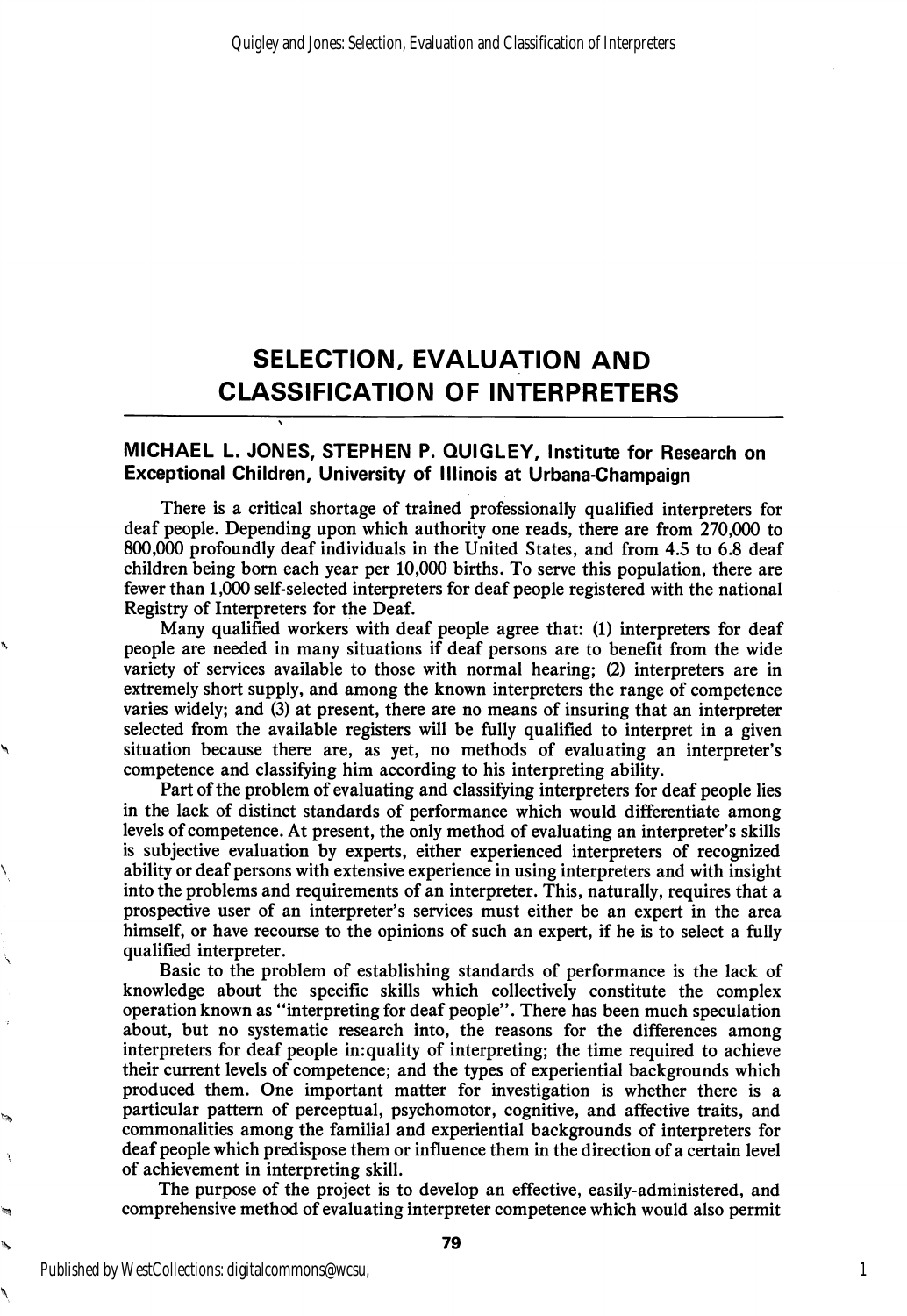re-evaluation and re-classification as competence increased; and to discover whether or not specific characteristics or combinations of characteristics can be identified which are associated with the attainment of specific levels of interpreting competence. By studying methods of evaluation and classification, it is hoped that it will be possible to specify standards of performance which will facilitate certification of interpreters for deaf people. By studying the characteristics of interpreters, empirical knowledge might be gained about how an interpreter evolves, and this might make possible the development of more effective and comprehensive curricula for training interpreters.

#### Methodology

Thirty interpreters from eleven states were brought to the University of Illinois for testing. The sample was selected in such a way as to insure equal distribution of males and females and a wide range of ability in interpreting. Every effort was made to insure representation in 5 competence categories: Outstanding, Very Good, Average, Fair and Poor. This was accomplished by the project staff with the help of a five-member advisory committee composed of nationally recognized experts in interpreting. Most interpreters who had been selected as first choices for the Outstanding, Very Good, and Average categories accepted the invitation to participate, thus requiring replacements with alternates only when subsequent unforeseen conflicts arose that precluded participation by two or three individuals. It proved to be quite difficult to obtain a sufficient number of subjects for the lower two categories. Eventually, however, a mixed group of "Fair" and "Poor" interpreters was recruited. Subjects from these two categories might reflect a lack of experience rather than a lack of basic interpreting skill.

Additionally, three interpreters were selected to serve as pilot subjects in order to pretest all materials and to modify the procedures where necessary.

Expressive and receptive tasks. Since it was desired that the expressive and receptive skills tasks would match the life situation as much as possible, and that maximum performance be obtained from all subjects, the materials chosen for the tasks were of the type that most interpreters were likely to have had experience in interpreting or translating in the past.

For the translating task a short (17 minute) lecture on communication was chosen, with material ranging from minimal difficulty, which would permit the poorer subjects to show what they could do, through rather complex material which would challenge the skills of the most capable subjects. The interpreting task was a lecture on children's development of language, with the major portion of the lecture consisting of a story about a little boy, as told by another child. The story was chosen because it offered subjects an opportunity to display their true interpreting skills, since considerable dramatic skill could be used in relaying the story. Both expressive tasks were audiotaped by a graduate student majoring in speech, who had the ability to pace himself and to modulate his voice so as to keep the interest at a high level. The first  $6\frac{1}{2}$  to 7 minutes of the speech were delivered at 130 wpm (words per minute), the next  $4\frac{1}{2}$  to 5 at 150 wpm, and the following  $4\frac{1}{2}$  to 5 at 170 wpm. For the remaining minute the speaker spoke at his "normal" speech rate which was 163 wpm for the more technical translating task and 193 wpm for the less technical interpreting task.

The reverse-translating tasks consisted of three videotaped stories, told in Manual English, with the difficulty based on the speed of the signing and complexity of the material. The first story was a relatively simple story delivered at a moderately slow rate of signing; the second was a moderately paced story of slightly more complex content; and the third was a semi-professional lecture delivered at the deaf person's normal rapid rate of signing with considerable fingerspelling. The reverse interpreting

2

f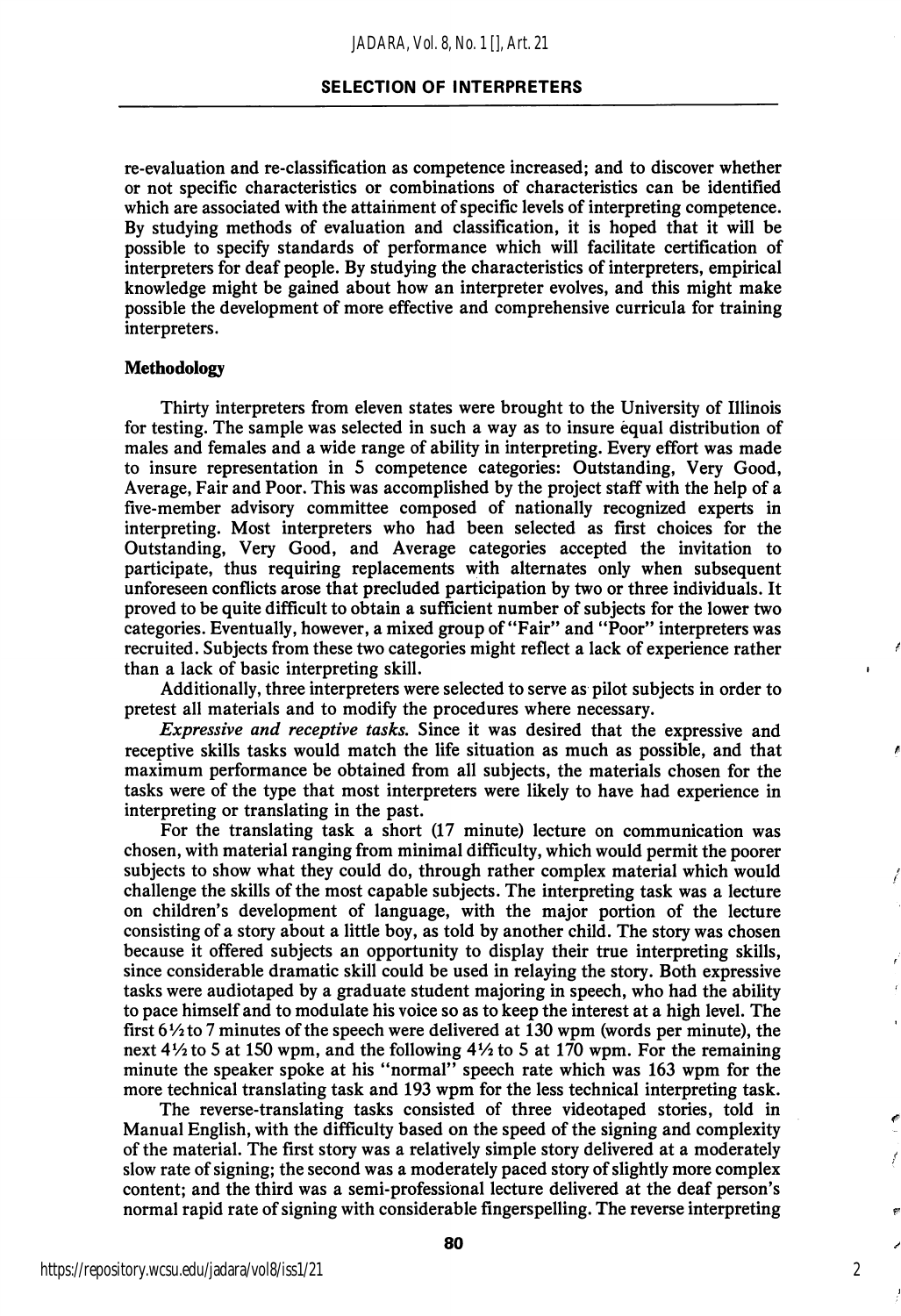## SELECTION OF INTERPRETERS

tasks also consisted of three videotaped stories ranging in difficulty from a simple, repetitive story delivered in Ameslan, to a more complex story (also in Ameslan), to a very difficult story delivered in highly pantomimic  $\bar{A}$ meslan.

All performers for the receptive skills task were deaf individuals selected for the clarity of their signing and fingerspelling. The videotapes were in color and all performers wore sweaters of a medium royal blue in order to enhance the contrast and clarity of the hands and fingers for maximum "readability" by the subjects.

Pantomime. The pantomime task was developed in an effort to separate expressiveness from technical skill in the language of signs, because fluency in the language of signs might be mistakenly assumed if an interpreter was particularly expressive (or vice-versa); and by separating the expressiveness from sign language, information could be obtained about the relationship between the two dimensions as well as the relationship of each to the overall interpreting performance. The task consisted of a series of 10 short situations which were typed on  $3 \times 5$  cards and presented to the subject one at a time. After reading the card, the subject was to act out the situation using no formal signs.

Psychological tests. The psychological testing of the subjects was conducted to provide information about the characteristics of interpreters that might be related to interpreting skill. The testing focused on four major areas: cognitive abilities, perceptual abilities, psychomotor abilities, and affective characteristics.

Cognitive Abilities. The process of interpreting would appear to have a large cognitive component, as it requires not only the ability to process information and store it, but to recode it and reproduce it as well. The processing may be either auditory or visual, depending on the situation. The receding task implies a person must be verbally and conceptually fluent, as a good interpreter must be able to find synonyms and conceptual equivalents that match the comprehension level of the deaf audience, and must find these equivalents under time pressure, and do it continuously for considerable periods of time. To measure cognitive abilities the following standardized tests were used.

The Wechsler Adult Intelligence Scale (WAIS) is a highly reliable measure of overall adult intelligence. In addition to providing an estimate of overall intelligence, it provides information on memory, perceptual organization, and verbal skills. The Modern Language Aptitude Test (MLAT) was used to investigate auditory memory and information processing. It uses language samples and thus provides a more and information processing. It uses language samples and thus provides  $WAYE$ accurate picture of verbal memory function than the memory subtests of the WAIS. The Christensen-Guilford Fluency Tests were used to assess word, ideational, associational, and expressional fluency, which might be related to the ability to find the right signs and synonyms.

Perceptual Factors. The testing of perceptual factors was most relevant for reverse interpreting, because in this situation the interpreter must deal with visual input, often in non-standard English and must reproduce it in good, clear English.

The Minnesota Paper Form Board was used to measure ability to visualize and manipulate objects in space. The Memory for Designs Test was used to measure perceptual-motor coordination based on immediate memory.

 $\tilde{P}$ sychomotor Abilities. The assessment of psychomotor abilities has usually been done best by a "job sample" type of task. However, it was helpful as a check on the accuracy of observers' judgements to have supplementary measures of motor accuracy of observers' judgements to have suppremental The Purdue Pegboard was<br>coordination which could be more objectively evaluated. The Purdue Pegboard was coordination which could be more objectively evaluated. The quired no tools, but still<br>selected because, unlike most tests of manual dexterity, it required no tools, but still provided reliable information on both gross motor movement and fine motor skills. It also provided a test of two-hand coordination. The Embedded Figures Test (EFT) was used to measure ability to look at complex configurations and to respond to parts. It also has extremely high correlations with measures of bodily orientation.

医心病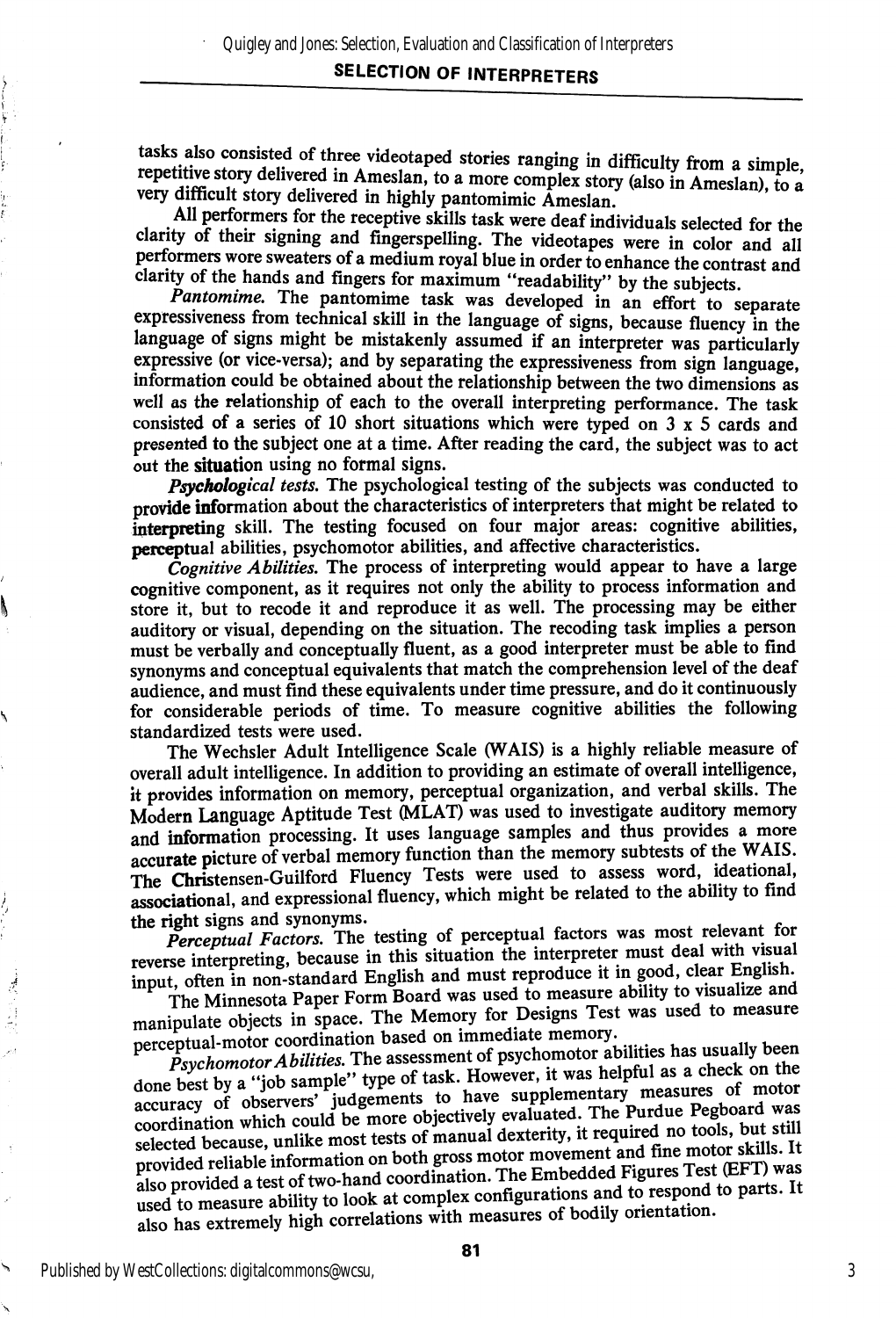#### SELECTION OF INTERPRETERS

Affective Factors. Affective factors might be important because the interpreter is not a machine which simply recodes and transmits information. The attitudes and emotions of interpreters could conceivably affect the accuracy of interpretation. The California Personality Inventory (CPI) was used because it has a straightforward empirical approach and is not theoretically biased. It measures 15 different personality traits, including a person's tendency to lie about himself. The test has been widely acclaimed as one of the best currently available.

Personal History questionnaire. The personal and family history questionnaire was developed by project staff to obtain information on the early history of each interpreter and his family, and his background and experiences with deaf people.

#### Collection and Analysis of the Data

Survey questionnaire. In order to develop the techniques for evaluation of interpreters' performances it was desirable to obtain additional information concerning the component skills which make up the interpreting process. A survey quesionnaire was designed and distributed to approximately 300 of the participants at the convention of the Registry of Interpreters for the Deaf in Long Beach, California. in August, 1972. The questionnaire asked for ratings of aspects of the interpreting situation, and for considerable information concerning the respondents familiarity with interpreting and the interpreting process.

Perhaps the most interesting finding in the analyses of the ratings of the component skills was the difference between the deaf and the hearing respondents. It would seem that accuracy and adaptability were of primary concern to the hearing respondents, while the deaf respondents felt that clarity of signs and fingerspelling were more important. This difference in opinion probably reflects a difference in orientation between the two groups which might be more understandable when one remembers that a deaf person has to be able to understand the signing and fingerspelling before he can even begin to understand the concepts being signed and<br>fingerspelled. It might be that the hearing respondents assumed that accuracy in transmission of concepts would be possible only if accompanied by clarity in signing and fingerspelling, and by awareness of the language level of the deaf audience, and therefore responded on the basis of that assumption. But it would seem that the deaf respondents made no such assumption. They appeared to feel that *technical* understanding had to precede *cognitive* understanding — and responded on that basis. These results point up the importance of the deaf consumer in the evaluation of interpreters, as they tended to have a different viewpo interpreters. Both viewpoints are necessary to construct adequate standards and<br>appropriate evaluation panels for the evaluation of interpreters. appropriate evaluation panels for the evaluation of interpreters.<br>Rot more detailed information of the evaluation of interpreters.

For more detailed information on "The Component Skills of Interpreting As Viewed by Interpreters" by Brasel, Montanelli, and Quigley, I refer you to the<br>January, 1974, Journal of Rehabilitation of the Doof. January, 1974, Journal of Rehabilitation of the Deaf.

#### Judges

Three five-man panels of experts in the area of interpreting will be recruited from<br>the Southern Californian Registry of Interpreters for the Deaf with the assistance of the National R.I.D. Two judges on each panel are to be deaf persons with extensive knowledge and experience in the area of interpreting and interpreters for deaf people.<br>Each judge will be an expert reverse-translator and reverse-interpreter, with experience in observing interpreters for deaf people in a Each judge will be an expert reverse-translator and reverse-interpreter, with experience in observing interpreters for deaf people in action.<br>Each panel will make two evaluations of each subject in the study — one on the

subject's translating ability, and the other on the subject's interpreting ability. There